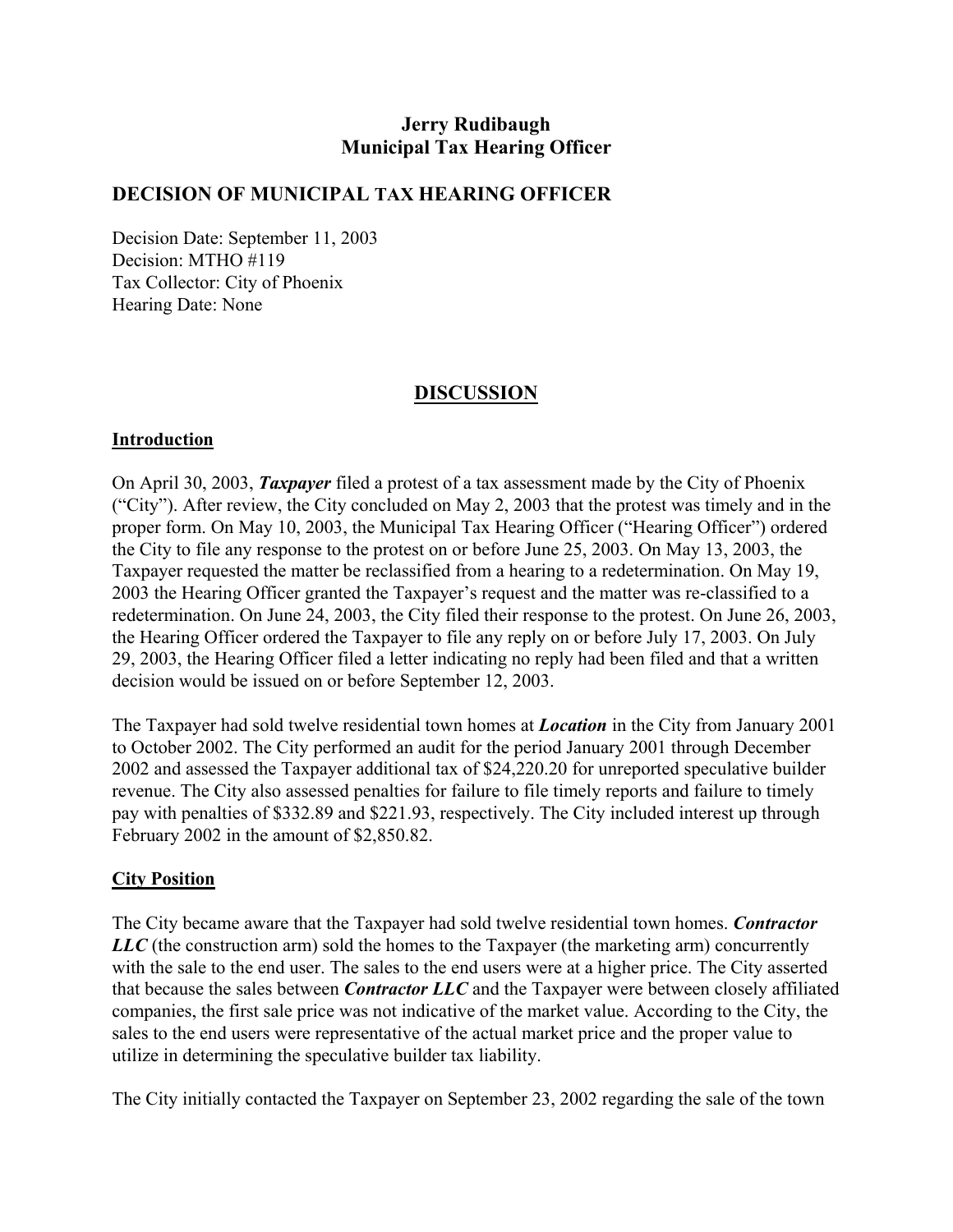homes. Subsequently, the City spoke with the Taxpayer on seven occasions regarding documentation that was needed for the audit. The City never received the documentation and on February 27, 2003, the City issued an estimate of tax due. Again the Taxpayer failed to respond and the City finalized the assessment on March 12, 2003.

After review of the Taxpayer's protest and the additional documentation attached to the protest, the City concluded the Taxpayer had not received credit for City and State taxes paid. As a result, the City recommended the speculative builder tax be reduced to \$8,105.16 plus interest.

The City also reviewed the Taxpayer's request to waive the penalties assessed. The City indicated that City Code Section 14-540(f)(3)(c) ("Section 540(0") states:

"The Tax Collector shall waive or adjust penalties…upon finding…serious illness of the taxpayer, member of his immediate family, or the preparer of the reports immediately prior to the due date."

Since *Manager* prepared the tax returns and was seriously ill before and after the due date, the City recommended the penalties be waived.

#### **Taxpayer Position**

The Taxpayer requested the abatement of all penalties. The Taxpayer asserted that the Taxpayer's Manager during the audit period suffered ill health and was not capable of filing a timely report. According to the Taxpayer, the Manager suffered from acute hypertension, atril fibrillation and uncontrolled obstructive sleep apnea, and was hospitalized twice for congestive heart failure.

The Taxpayer also protested the amount of the tax assessment. The Taxpayer argued that the City failed to allow credits for taxes paid to the City in the amount of \$15,731.60. Further, the Taxpayer argued the City failed to provide any credit for state sales tax paid in the amount of \$35,992.86.

### **ANALYSIS**

There was no dispute that the Taxpayer was a speculative builder and thus their revenues were taxable pursuant to Section 416. The City's original assessment was reasonable because the Taxpayer failed to provide documentation requested by the City. It was also reasonable and proper for the City to revise the assessment after the Taxpayer provided documentation to demonstrate City and State taxes had been paid. The Taxpayer did not dispute the City's revised assessment. Accordingly, we approve the City's revised speculative builder tax of \$8,105.16.

Since the Taxpayer failed to timely report or timely pay taxes on a sale, the City was authorized to assess penalties pursuant to Section 540. We also concur with the City that the Taxpayer has demonstrated the preparer of the reports had a serious illness and it is proper to waive the penalties.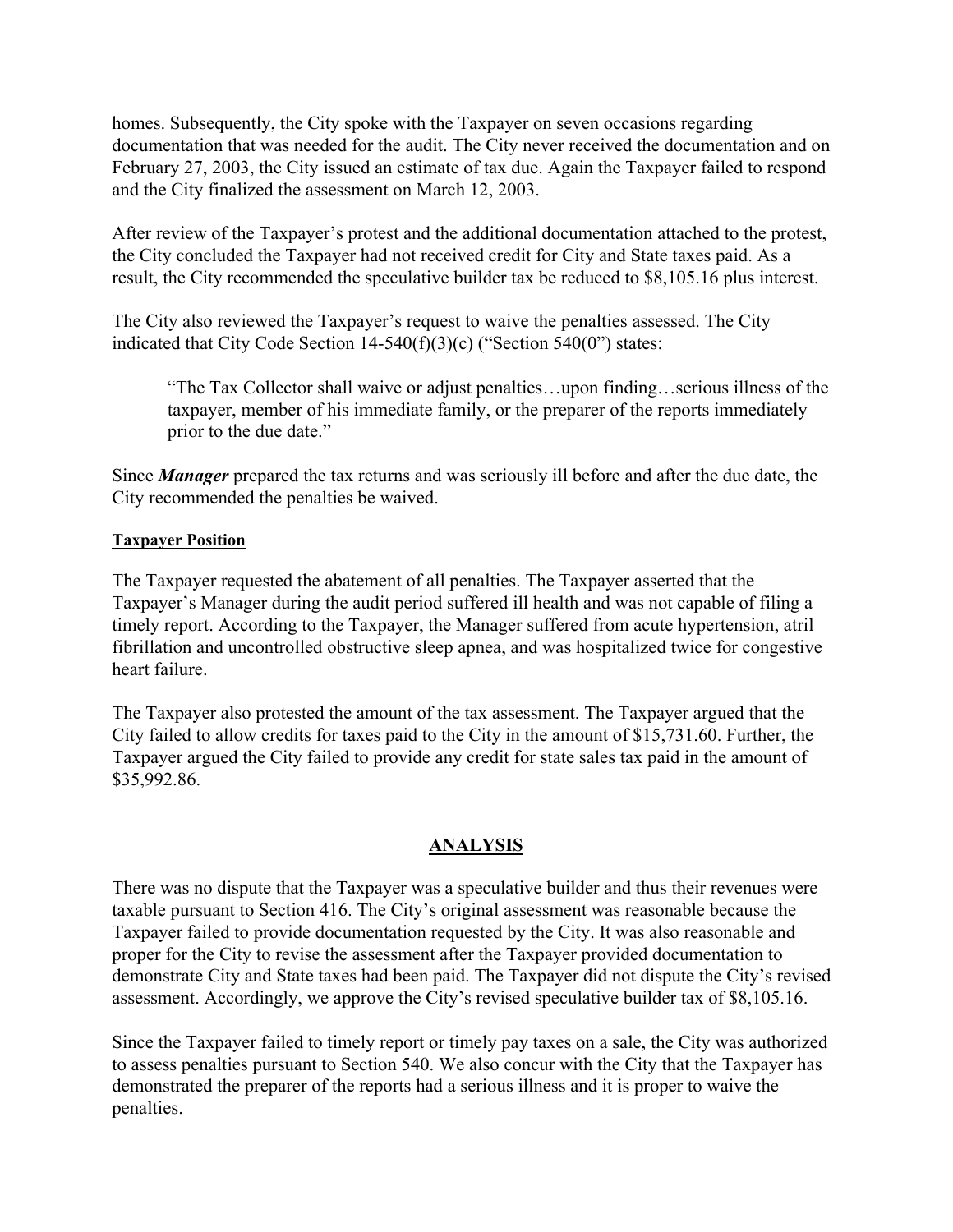## **FINDINGS OF FACT**

- 1. On April 30, 2003, the Taxpayer filed a protest of a tax assessment by the City.
- 2. After review, the City concluded on May 2, 2003 that the protest was timely and in proper form.
- 3. On May 10, 2003, the Hearing Officer ordered the City to file any response to the protest on or before June 25, 2003.
- 4. On May 13, 2003, the Taxpayer requested the matter be reclassified from a hearing to a redetermination.
- 5. On May 19, 2003, the Hearing Officer granted the Taxpayer's request and the matter was re-classified to a redetermination.
- 6. On June 24, 2003, the City filed their response to the protest.
- 7. On June 26, 2003, the Hearing Officer ordered the Taxpayer to file any reply on or before July 17, 2003.
- 8. On July 29, 2003, the Hearing Officer filed a letter indicating no reply had been filed and that a written decision would be issued on or before September 12, 2003.
- 9. The Taxpayer had sold twelve residential town homes at *Location* in the City from January 2001 to October 2002.
- 10. The City performed an audit for the period January 2001 through December 2002 and assessed the Taxpayer additional tax of \$24,220.29 for unreported speculative builder revenue.
- 11. The City also assessed penalties for failure to file timely reports and failure to pay timely in the amounts of \$332.89 and \$221.93, respectively.
- 12. The City included interest up through February 2002 in the amount of \$2,850.82.
- 13. *Contractor LLC* (the construction arm) sold the homes to the Taxpayer (the marketing arm) concurrently with the sale to the end user.
- 14. The sales to the end users were at a higher price than the transfers to the Taxpayer.
- 15. The City initially contacted the Taxpayer on September 23, 2002 regarding the sale of the town homes.
- 16. The City spoke with the Taxpayer on seven occasions regarding documentation that was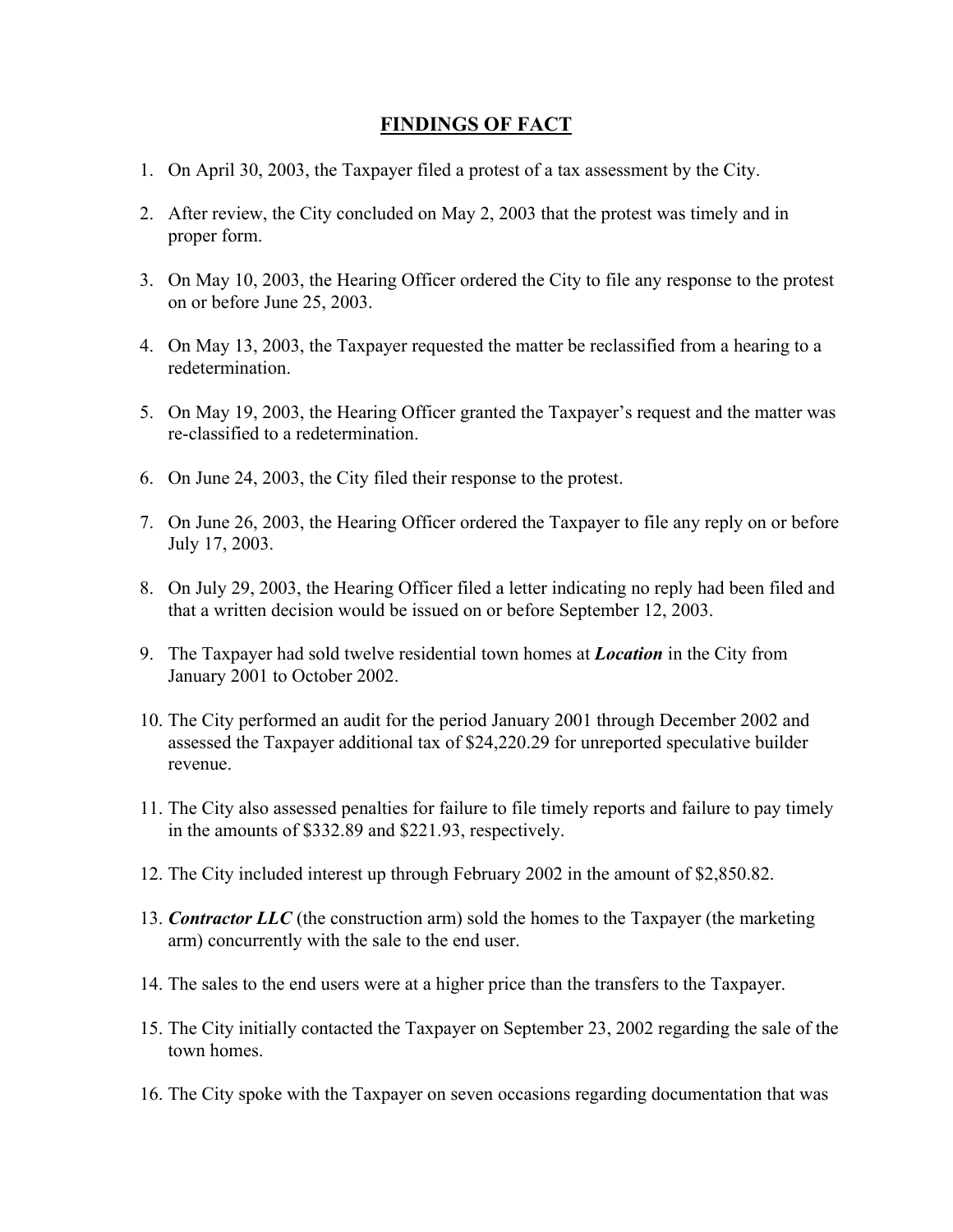needed for the audit.

- 17. The City never received the documentation and on February 27, 2003, the City issued an estimate of tax due.
- 18. Again the Taxpayer failed to respond and the City finalized the assessment on March 12, 2003.
- 19. After review of the Taxpayer's protest and the additional documentation attached to the protest, the City concluded the Taxpayer had not received credit for City and State taxes paid.
- 20. As a result, the City recommended the speculative builder tax be reduced to \$8,105.16 plus interest.
- 21. *Manager* prepared the tax returns for the Taxpayer and was seriously ill before and after the due date.

# **CONCLUSIONS OF LAW**

- 1. Pursuant to ARS Section 42-6056, the Municipal Tax Hearing Officer is to hear all reviews of petitions for hearing or redetermination under the Model City Tax Code.
- 2. The Taxpayer was a speculative builder and thus their revenues were taxable pursuant to Section 416.
- 3. The sale prices between *Contractor LLC* and the Taxpayer were not representative of the market value.
- 4. The sale prices between the Taxpayer and the end users were representative of the market value.
- 5. The City's original assessment was reasonable because the Taxpayer failed to provide documentation requested by the City.
- 6. The City's revised assessment was proper after the Taxpayer provided documentation to demonstrate City and State taxes had been paid.
- 7. Since the Taxpayer failed to timely report or timely pay taxes on a sale, the City was authorized to assess penalties pursuant to Section 540.
- 8. The Taxpayer has demonstrated that the preparer of the reports had a serious illness and it is proper to waive the penalties.